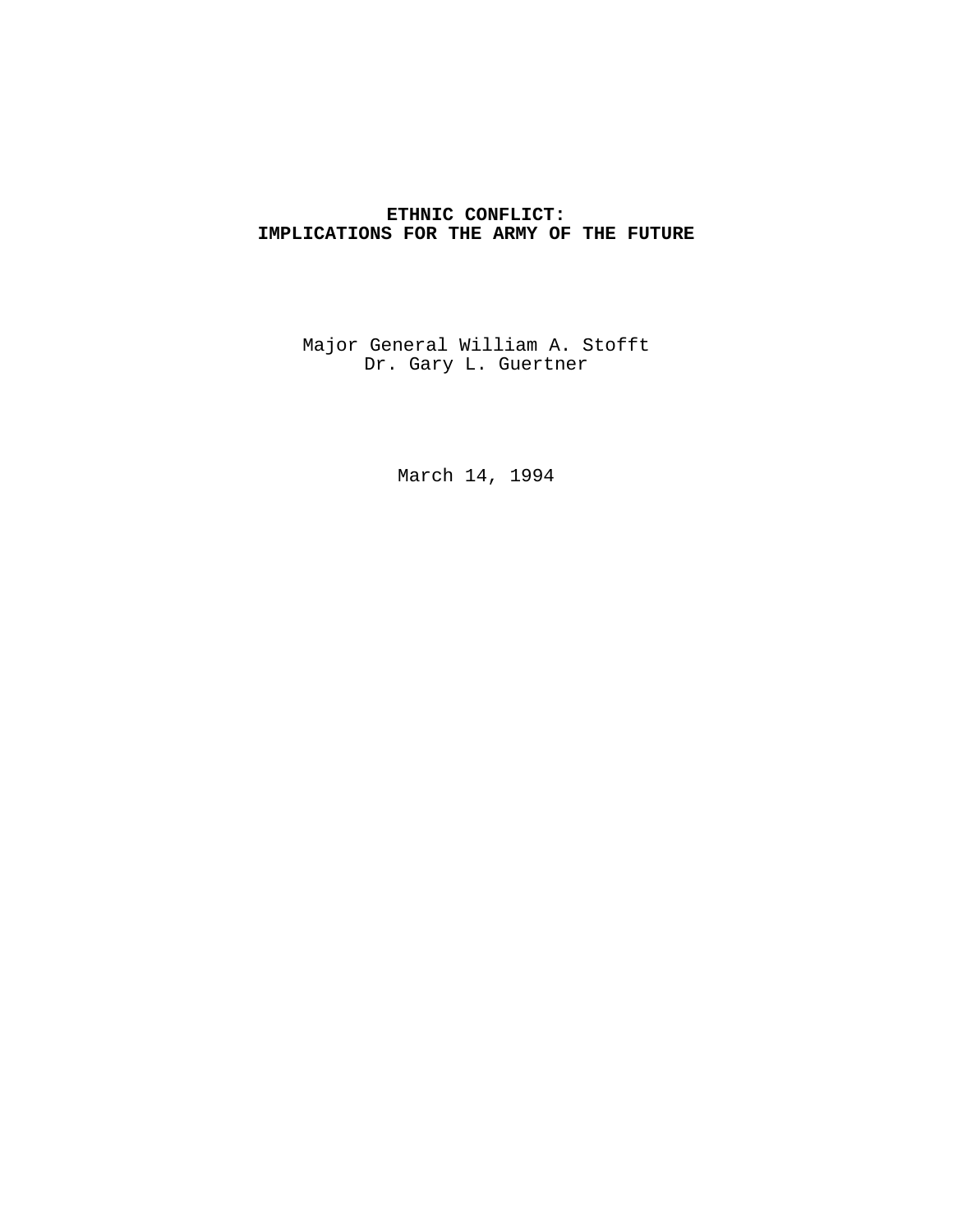#### \*\*\*\*\*\*\*

The authors would like to thank the following for their helpful comments and recommendations: Ambassador Daniel H. Simpson; Colonels Karl Farris, Bruce B. G. Clarke, and Elizabeth L. Gibson; Lieutenant Colonels Joseph R. Cerami and William T. Johnsen; and Drs. Michael G. Roskin and Donald E. Schulz.

#### \*\*\*\*\*\*\*

The views expressed in this report are those of the authors and do not necessarily reflect the official policy or position of the Department of the Army, the Department of Defense, or the U.S. Government. This report is approved for public release; distribution is unlimited.

\*\*\*\*\*\*\*

Comments pertaining to this report are invited and should be forwarded to: Director, Strategic Studies Institute, U.S. Army War College, Carlisle Barracks, PA 17013-5050. Comments also may be conveyed directly to the authors by calling commercial (717) 245-4400 or DSN 242-4400 or (717) 245-3108 or DSN 242-3108.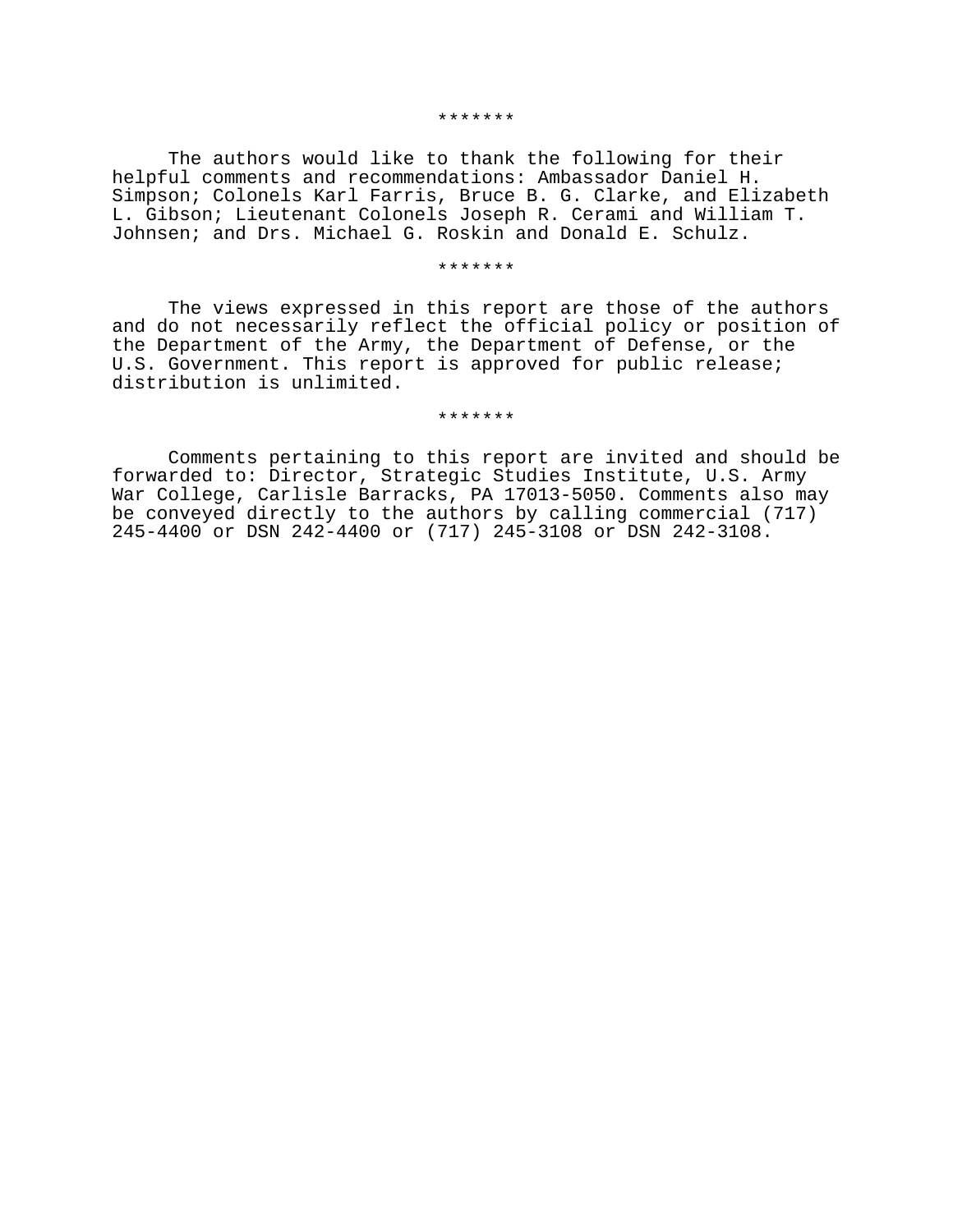#### **FOREWORD**

Ethnic conflict is an ascendant phenomenon replacing ideology as a social force most likely to promote violence and regional instability. The ferocity of ethnic violence and its potential for escalation increase the political pressures for U.S. leadership and collective engagement. The U.S. Army has a direct interest in ethnic-based conflicts because land power is the dominant means for intervention through coalition peacekeeping and peace-enforcement operations.

For these reasons, the Army War College was tasked to identify potential Army requirements for responding to ethnic-based, regional conflicts. This study pinpoints specific patterns of ethnic conflict, and cautions that each may confront military planners with unique circumstances and requirements. Political and military strategies must be tailored to fit a broad spectrum of ethnic conflict. Specific Army requirements are discussed, the most important being a thorough understanding of the complex political environments of ethnic conflict before committing our forces.

> WILLIAM A. STOFFT Major General, U.S. Army Commandant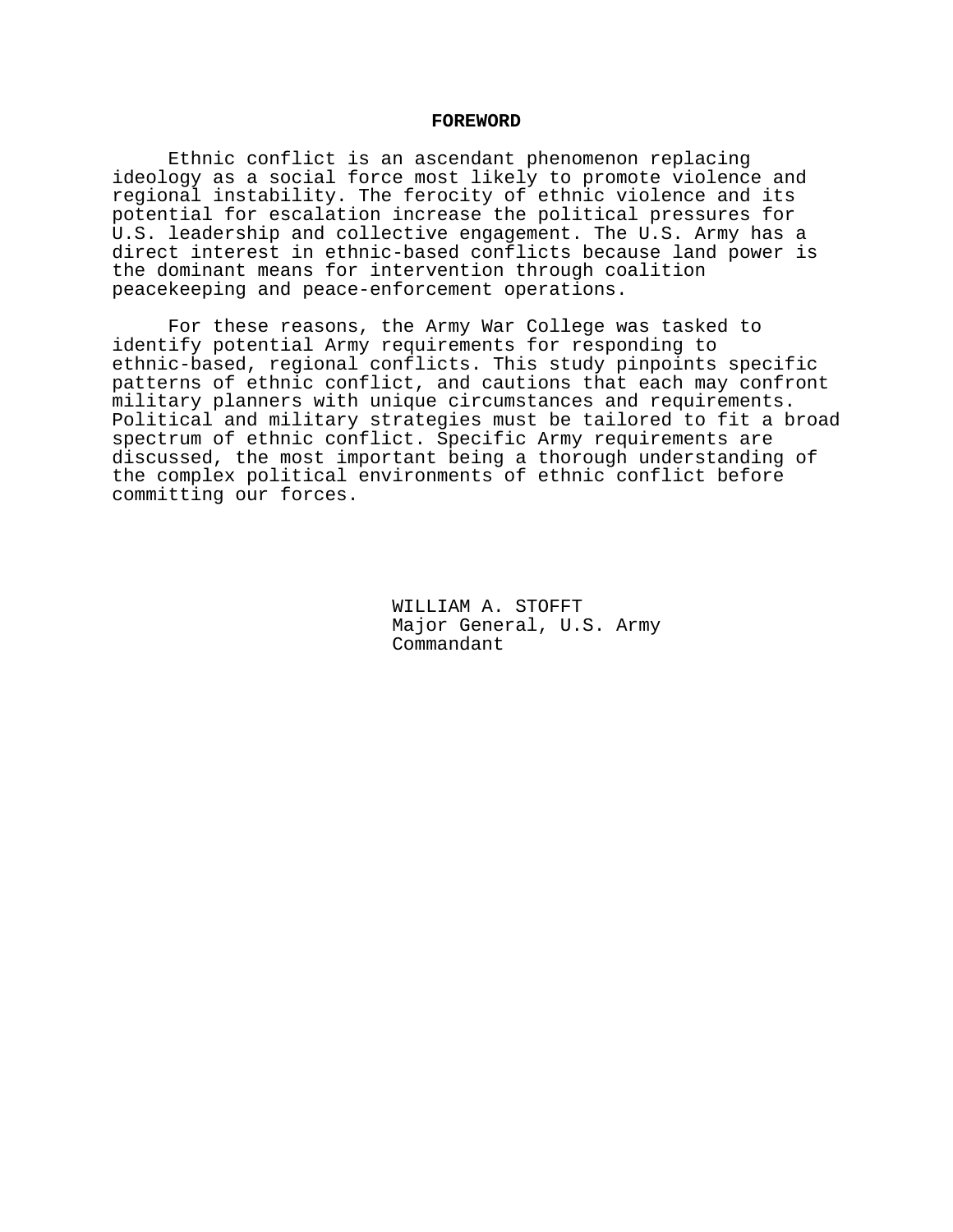### **BIOGRAPHICAL SKETCHES OF THE AUTHORS**

MAJOR GENERAL WILLIAM A. STOFFT is the Commandant of the U.S. Army War College. He graduated from the State University of South Dakota in 1959, with a Bachelor of Science Degree in History Education and a commission in Armor. He also holds a Master of Arts Degree in History from New York University and has completed the program for Senior Executives in National and International Security at Harvard University. His military education includes the Armor Basic and Advanced Courses, the Airborne Course, the U.S. Army Command and General Staff College, and the U.S. Army War College. He is the coeditor of the book, America's First Battles, 1776-1965, Kansas University Press. His early career included such assignments as company command at Ft. Hood, Texas; deputy province senior adviser, Military Assistance Command, Vietnam; assistant professor of history, U.S. Military Academy; and instructor in the Department of Strategy, U.S. Army Command and General Staff College, Ft. Leavenworth, Kansas. His later assignments were as Commander, 16th Training Battalion, Ft. Knox, Kentucky; Director, Combat Studies Institute, and then Assistant Deputy Commandant at the Command and General Staff College. In March 1985 he was selected for Brigadier General and appointed the Chief of Military History on the General Staff in Washington, DC, a position he held until July 1989. For the next two years General Stofft was the Army's Director of Management in the Office of the Chief of Staff. His tenure as Commandant of the U.S. Army War College began in August 1991.

GARY L. GUERTNER is the Chairman of the Department of National Security and Strategy, U.S. Army War College. Prior to this position, he was Director of Research at the College's Strategic Studies Institute. He holds B.A. and M.A. degrees in Political Science from the University of Arizona and a Ph.D. in International Relations from the Claremont Graduate School. A former Marine Corps officer and veteran of Vietnam, Dr. Guertner has also served on the staff of the U.S. Arms Control and Disarmament Agency and as a Professor of Political Science at California State University, Fullerton. He is the editor and an author of The Search For Strategy: Politics and Strategic Vision,<br>Greenwood Press, 1993, and has written books and articles for numerous professional journals.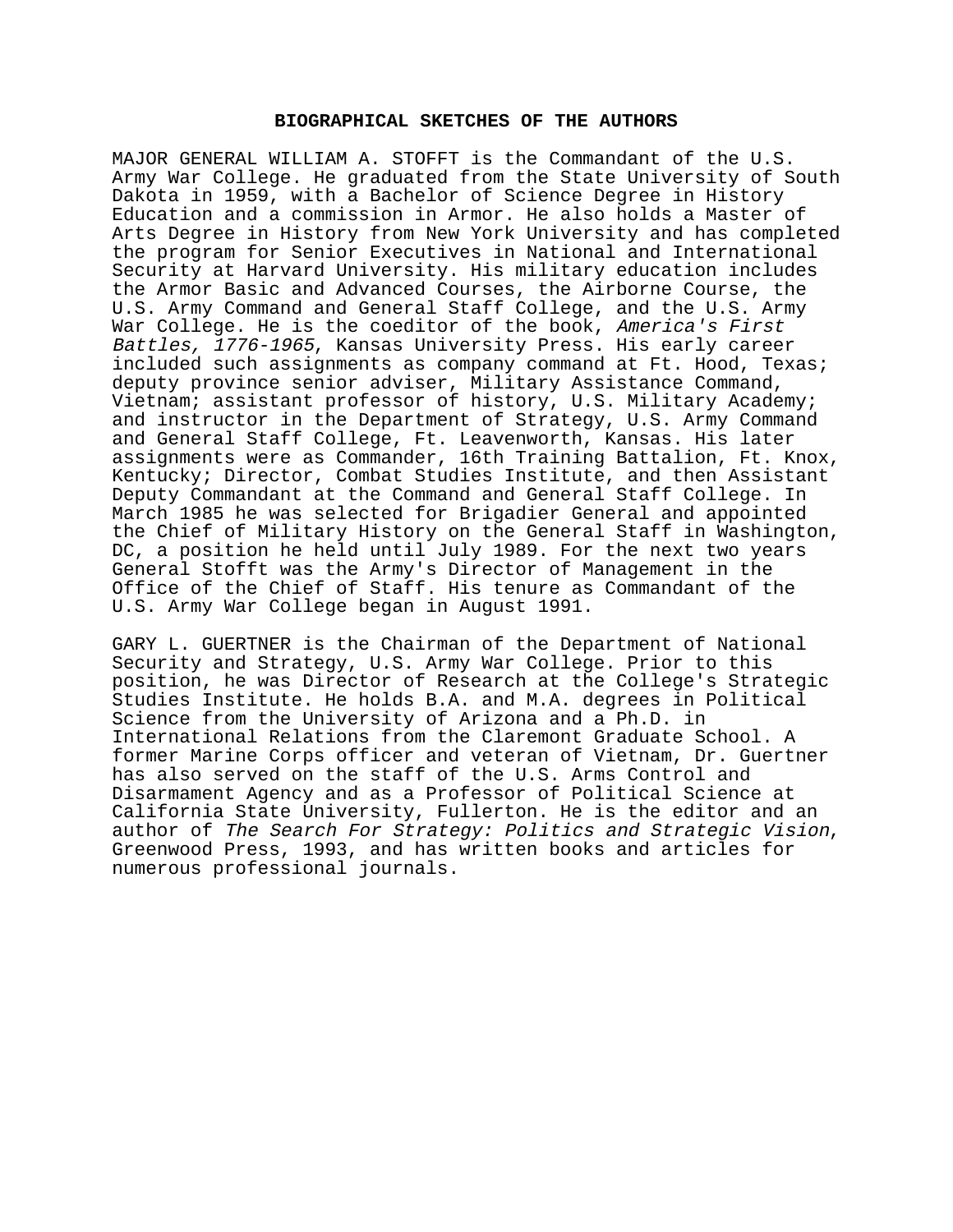# **ETHNIC CONFLICT: IMPLICATIONS FOR THE ARMY OF THE FUTURE**

History is littered with the wreck of states that tried to combine diverse ethnic or linguistic or religious groups within a single sovereignty.

Arthur Schlesinger, Jr.

### **Introduction**.

Ethnic conflict is an elemental force in international politics and a major threat to regional security and stability. Ethnicity as a source of conflict has deep historic roots. Many such conflicts lay dormant, suppressed by the Soviet empire or overshadowed by the ideological competition of the cold war. Both protagonists in the cold war demonstrated unwarranted optimism about their ability to defuse ethnicity and ethnic conflict. Marxists believed that ethnicity would give way to "proletarian internationalism." Social class and economic welfare would determine both self-identity and loyalty to political institutions that would transcend ethnic identification or religious affiliation.

Western democracies assumed that "nation building" and economic development were not only vital components in the strategy to contain communist expansion, but that capitalism, economic prosperity, and liberal democratic values would also create free societies with a level of political development measured by loyalty to the state rather than to the narrower ethnic group. Instead, the goals of assimilation and integration within the larger context of economic and political development are being replaced by violent ethnic corrections to artificially imposed state boundaries. The Balkan and Transcaucasian conflicts, for example, are ancient in origin and have as their object the territorial displacement of entire ethnic groups. Such conflicts by their nature defy efforts at mediation from outside, since they are fed by passions that do not yield to "rational" political compromise. They are, as John Keegan describes in his most recent study of war, "apolitical" to a degree for which Western strategists have made little allowance.

The demise of European communism and the Russian empire has unleashed this century's third wave of ethnic nationalism and conflict. The first came in the wake of the collapsing Ottoman, Russian, and Austro-Hungarian empires which came to a climax after World War I; the second followed the end of European colonialism after World War II.

The third wave of ethnic-based conflict may transform international politics and confront the United States with new security challenges. $^{2}$  The extent of the historic transformation underway since the cold war will be determined by the interplay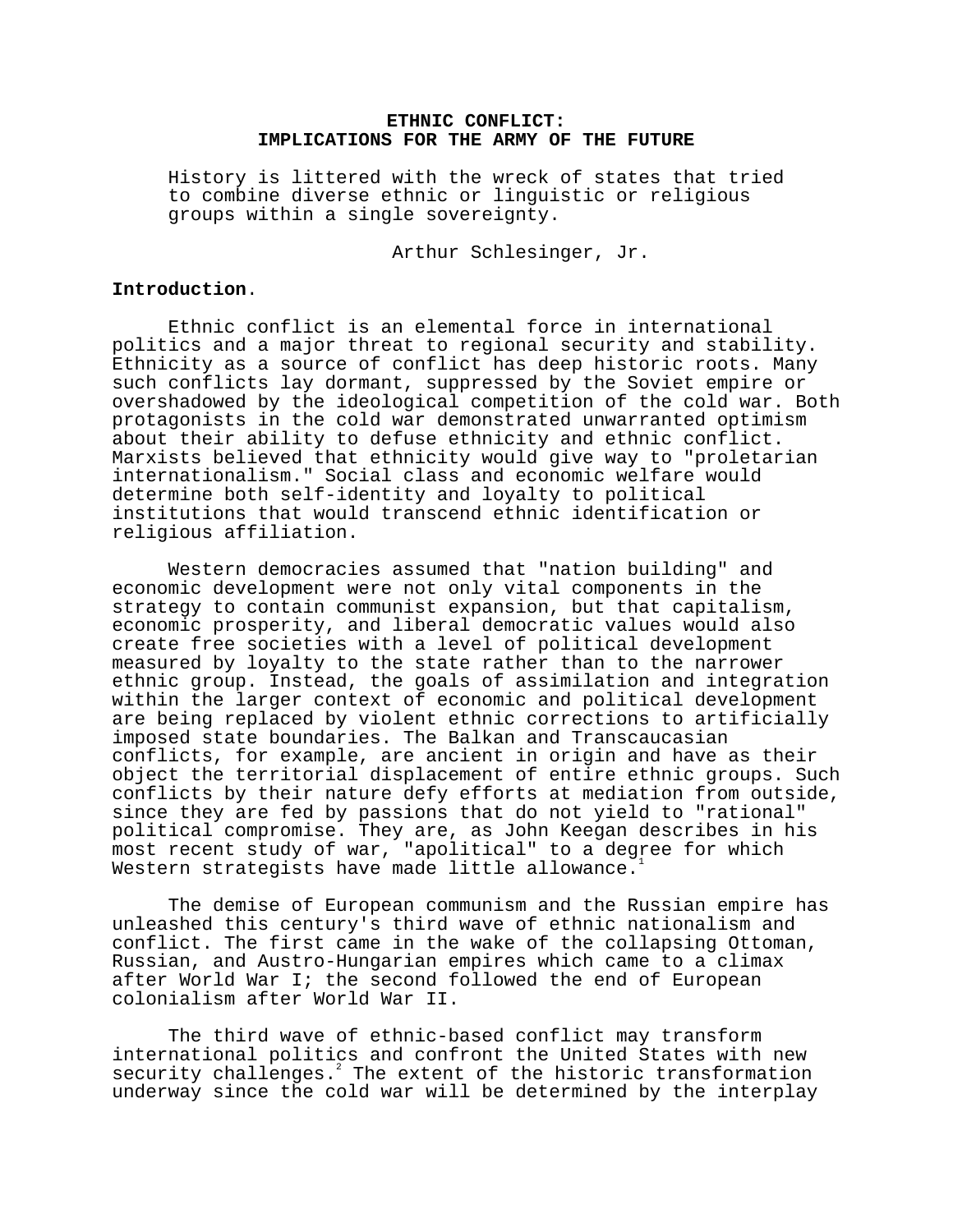of many trends, some cyclical like ethnic conflict, and some historically unique. Cyclical trends include the violence that follows failed empires and states, economic scarcity, environmental degradation, epidemics, mass migrations, and even ethnic cleansing.

Historically unique trends which make the post-cold war world unpredictable include global transparency and communications, mobility, proliferation of military technology, including weapons of mass destruction, and the potential scope of environmental changes caused by the unprece- dented assaults from population growth, industrialization, pollution, climatic change, and the emergence of new, virulent diseases. Any one of these trends is capable of producing synergistic effects that fast-forward systemic collapse in the Third World, reducing the radius of trust and loyalty to ethnic kinsmen, tribe, clan, or religious group.

The United States and its allies are confronted with intractable zones of hostility in failed, fragmenting states that resemble the anarchy of the pre-nation-state system. Failed states are inevitably altered by what Martin van Creveld describes as the legal monopoly of armed force being wrested from official hands by warring factions that create an environment in which the distinctions between war and crime are lost in a rising tide of violence and anarchy.<sup>3</sup> Somalia, Bosnia, Haiti, Peru, Sudan, Chad, and Liberia are all dramatic cases.

These trends are not indicators of an inevitable dark age of ethnic conflict. They are, however, warnings to both our military and civilian leadership that we face an unprecedented number of conflicts ranging from high-tech forces emerging from the "military-technical revolution" to primitive inter-clan, urban warfare. The primary interest for the U.S. Army is to protect our national interests when they are at risk from these trends.

## **Implications for Military Strategy**.

Emerging patterns of ethnic conflict are forcing Americans to reexamine long held principles. Self-determination, for example, seemed morally clear and compelling in President Wilson's "Fourteen Points" designed to formalize the liberation of small states from European empires after World War I. These same principles were equally compelling when Roosevelt applied them to European colonial empires at the end of World War II.

The third wave of ethnic conflict confronts policymakers with more complex patterns, patterns that idealist policies based on self-determination cannot resolve. What, for example, is a reasonable unit of self-determination? Is it every ethnic group that wants a sovereign territorial state? Where does the proliferation of states end? How does "reunion" take place if the process was to begin to reverse itself? Are U.S. interests better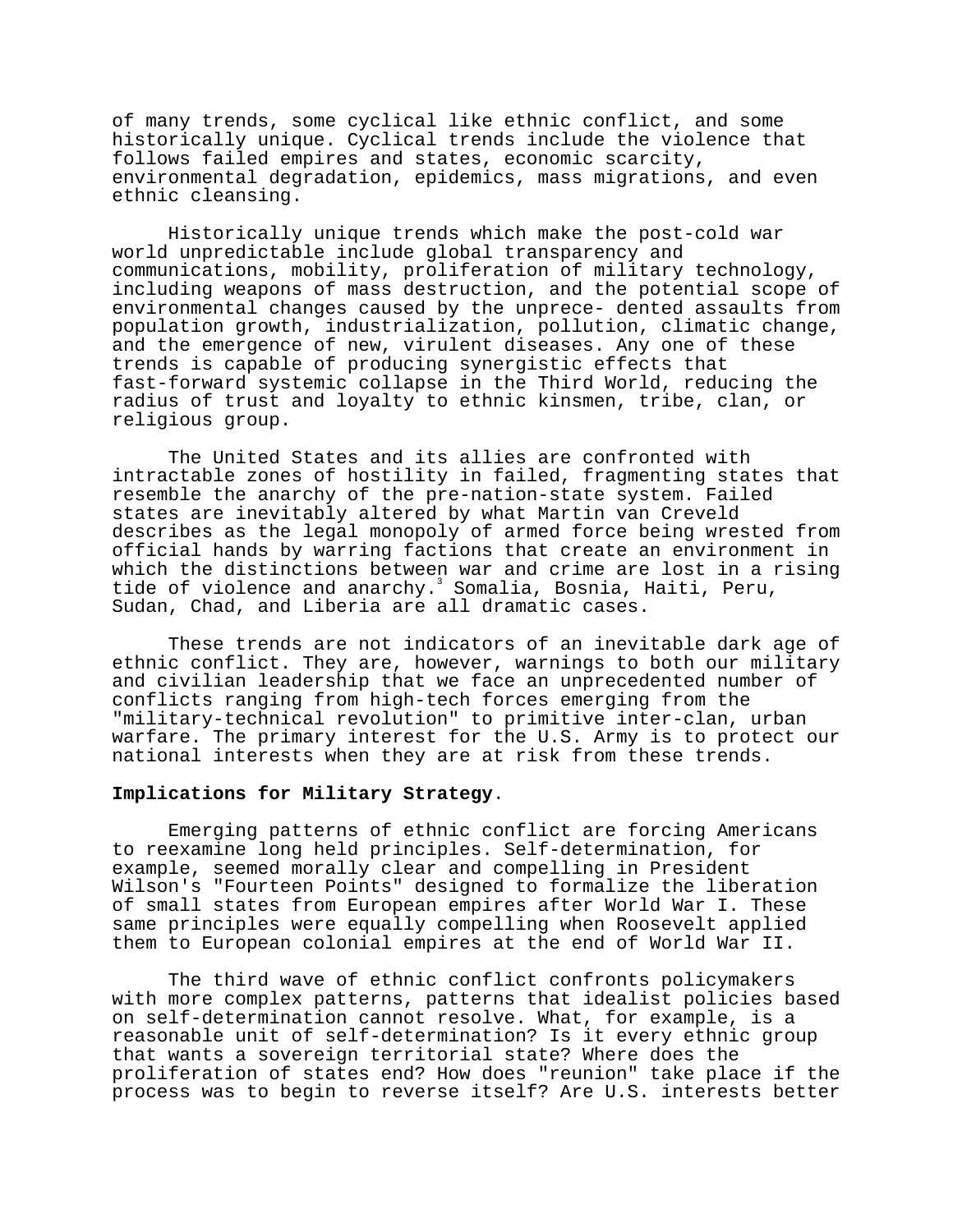served by support for the integrity of existing states or their fragmentation? How is support for the status quo squared with our political history and contemporary world view?

Thinking about these challenges begins with the National Security Strategy. A specific national security goal of the United States is the promotion of democracy and human rights abroad. These objectives require political and economic strategies based on the recognition that not all ethnic conflict is synonymous with a desire for separatism or secession. Regional stability may be underwritten by support for civil rights movements or for greater autonomy for ethnic groups within an existing state. How another sovereign state shares political and economic power within its own borders is not a problem for U.S. military leaders until efforts to achieve peaceful integration and assimilation erupt into violence, terrorism, insurgency, or patterns of repression that threaten to destabilize an ally or a region in which the United States has a clear interest at risk. (Appendix A illustrates the spectrum of ethnic conflict and corresponding military roles and missions.)

The line between appropriate U.S. political support for stability and peaceful resolution of ethnic-based civil conflict, on the one hand, and a military strategy to deal with ethnic-based regional instability, on the other, needs to be drawn with some degree of clarity concerning U.S. interests as well as specific patterns of ethnic conflict that U.S. military forces might confront. Understanding patterns of ethnic conflict is an essential starting point for military strategy, because each case varies in its causes, potential for escalation, and probability of successful intervention. Military strategy and operational plans must be tailored to counter specific enemy capabilities and centers of gravity. Such an understanding also provides good historic indicators for the intractability of conflict, the potential for domestic and international support, and the degree to which military instruments can achieve desired goals at acceptable costs.

## **Patterns of Ethnic Conflict**.

The academic literature on ethnicity and ethnic conflict is extensive and controversial. This study uses Donald Horowitz's working definition of ethnicity—a narrow self- identification and basis for affiliation, loyalty, and action, but elastic enough to embrace groups differentiated by race, color, religion, language, regional origin, tribe, or nationality.<sup>4</sup> This section addresses those patterns of ethnic conflict that are the most threatening to regional stability:<sup>5</sup>

- Communal violence
- Repression of ethnic enclaves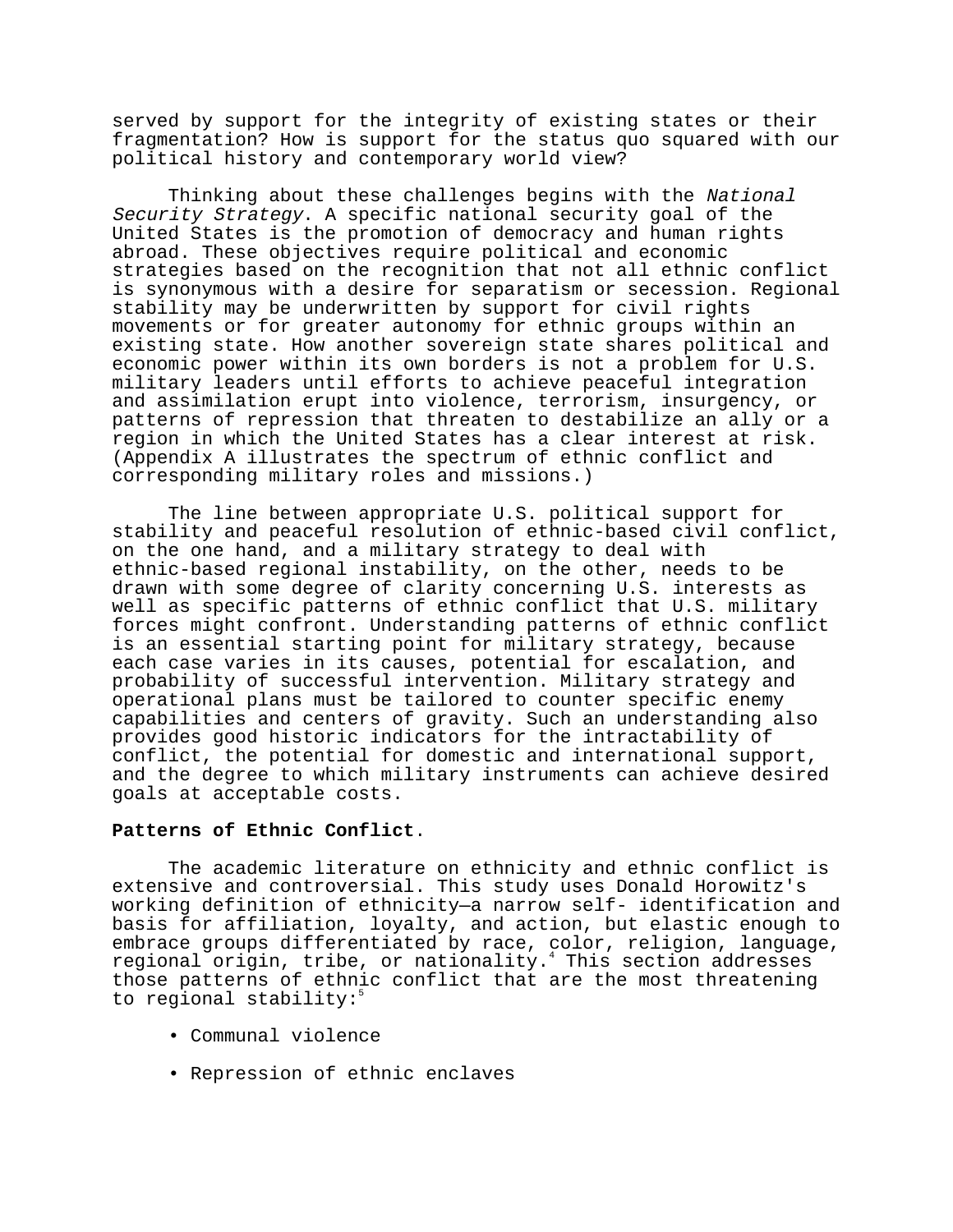- Irredentism and retrieval
- Separatist movements

Communal Violence. Communal violence is the result of an ethnic mosaic or intermingling of groups, often through centuries of conquests, migrations, and dislocations. Ethnic groups can be distributed in such a mishmash that it is difficult to discern a discrete territorial unit which nationalities or ethnic groups inhabit. Many of the groups evidencing this pattern have literally lived side-by-side (usually in a segregated fashion) with one another for dozens of generations. Nowhere is this better typified than in India, where one commonly finds a Muslim "side" of a village and a Hindu "side" of a village. Jerusalem, as well as Sarajevo, each with its respective "ethnic" or "religious" quarters typifies this distribution pattern, as did Beirut. Each of these cities can attest to the volatile mix of ethnic groups that can lead to intense violence. These types of societies are given to periodic and virulent outbursts of conflict.

The Bosnia example is made more complex and tragic because it is surrounded on two sides by newly independent states (Serbia and Croatia) seeking to lop off large segments of its territory. Bosnia combines at least three patterns of ethnic conflict communal violence, repression of ethnic enclaves (variously by all three parties), and irredentism or retrieval of adjacent enclaves of ethnic kinsmen by Croatia and Serbia. As discussed below, these complex patterns are vital parts of the strategic landscape that must be understood and accounted for by strategists who must decide whether or how to apply military forces.

Repression of Ethnic Enclaves. Enclaves are most often created through the process of imperial exhaustion. The collapse of empires and the emergence of newly independent states usually lead to the creation of "pockets" of stranded co-ethnics in territory no longer under a former imperial power's control. Ethnic populations living within enclaves have both contemporary affiliations to, and historic claims upon, the territory which they inhabit within their host state.

Host state repression of enclaves may take the form of human rights abuses committed against stateless minorities (Azeris in Armenia, Kurds in Iraq or Turkey, and Baluchis in Pakistan, for example). More often, however, threats to large ethnic enclaves have the potential for escalation because these enclaves have patron states near or contiguous to the borders of repressor states. Examples that could or have flared up include Hungarians in Slovakia, Russians in newly independent republics of the former Soviet Union, Armenians in Azerbaijan, and Moslems in Bosnia, a tragic battleground on which nearly every pattern of ethnic conflict is visible.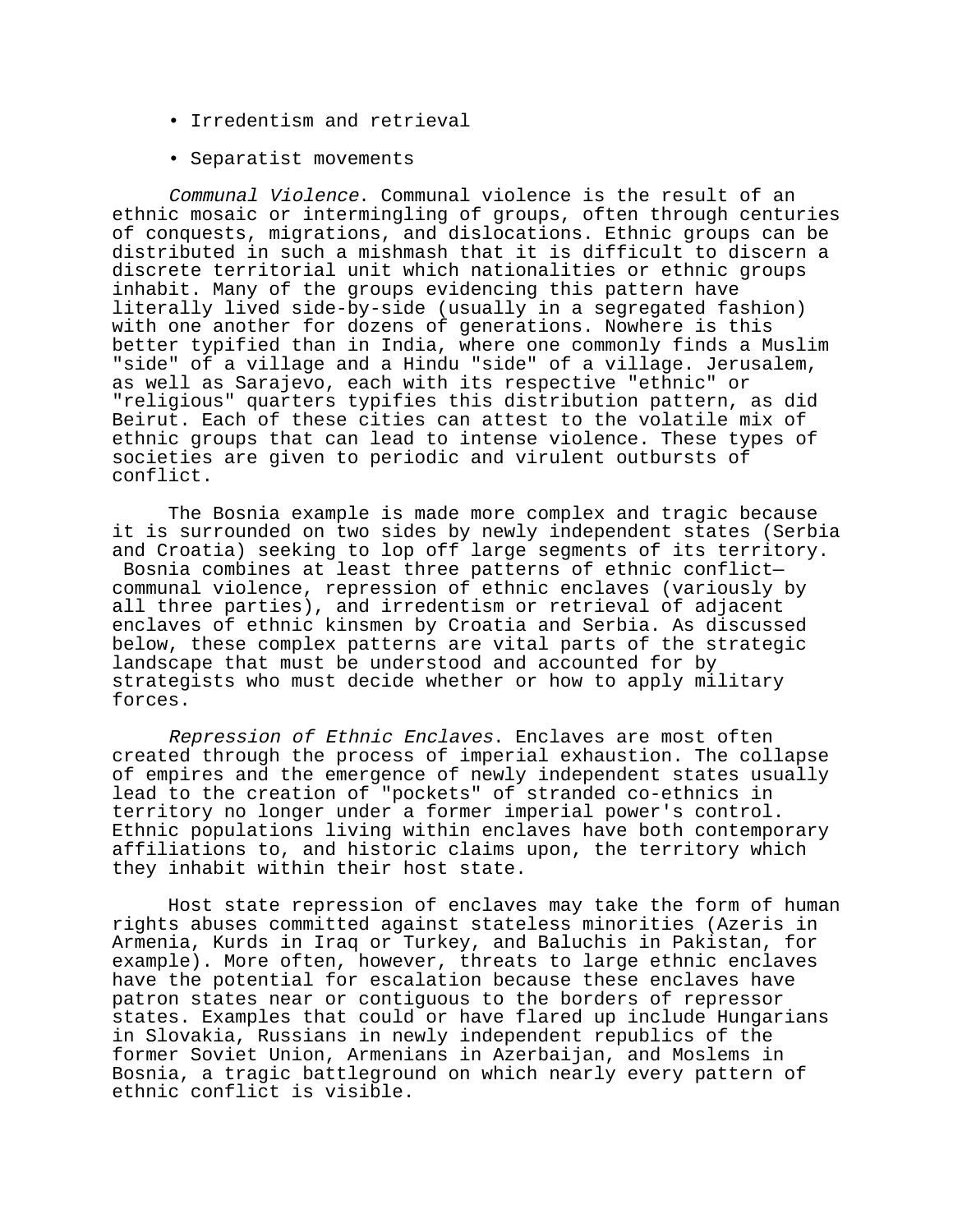Azerbaijan provides an instructive lesson for newly independent republics of the former Soviet Union not to discriminate against their Russian "minority." Armenia is attempting to claim an enclave of ethnic Armenians in Nagorno-Karabakh by capturing a corridor linking the two. The reclamation of an enclave generally means the reclamation of non-ethnic/non-nationals, automatically leading to the creation of an entirely new enclave. In such a situation, the reclaiming state may have to accede to some sort of guarantee towards the rights of the newly created minority population, or engage in the types of large-scale "population transfers" which occurred at the end of World War I and World War II.

More extreme "solutions" are at work in Bosnia where one finds many "islands" of Serbs that are distributed in an enclave-like fashion (as well as the communal mosaic described above). The Bosnian Serb nationalists in concert with the Serbian military have sought to "reclaim" these enclaves throughout Bosnia, again through the establishment of, in their own words, "corridors." Implicit in the creation of these "corridors" is the recognition that one will have to "reclaim" individuals who are not co-ethnics, which would lead to the creation of new enclaves. The Serbians, however, rather than live with this condition, have engaged in a process (in ethnic doublespeak) of "ethnic cleansing." This is a benign word for expulsion from one's homeland or, in the extreme form, a "final solution"—genocide.

The use or establishment of "corridors" to make enclaves territorially contiguous is not without historical precedent. The so-called "Polish Corridor" connected the Baltic Coast with Poland during the period between World War I and World War II. This corridor, however, created a German enclave in East Prussia that was forcefully reunited by Hitler. At Yalta, this former German enclave became part of the Soviet Union, and today is Kaliningrad, the only noncontiguous portion of Russia, separated by Lithuania. Clearly, ethnic enclaves have and will continue to be a source of regional instability.

Closely related to the enclave problem, but with greater potential for conflict are those patterns where national boundaries divide ethnic groups between two sovereign states.

Irredentism and Retrieval. Irredentism is one state's attempt to claim or reincorporate contiguous territory occupied by ethnic kinsmen (Russians in Kazakhstan, Somalis in Ethiopia, or Tajiks in Afghanistan, for example). Irredentas are caused by territorial boundaries which for a host of reasons have been imprecisely drawn. In Europe, irredentas were often created in the aftermath of major power conflict, such as the two World Wars. Hitler, for example, used irredentist pretexts to incorporate Austria and the Sudetenland. In the Third World, irredentist claims are most often attributable to the capricious fashion in which the boundaries for colonial empires were delineated.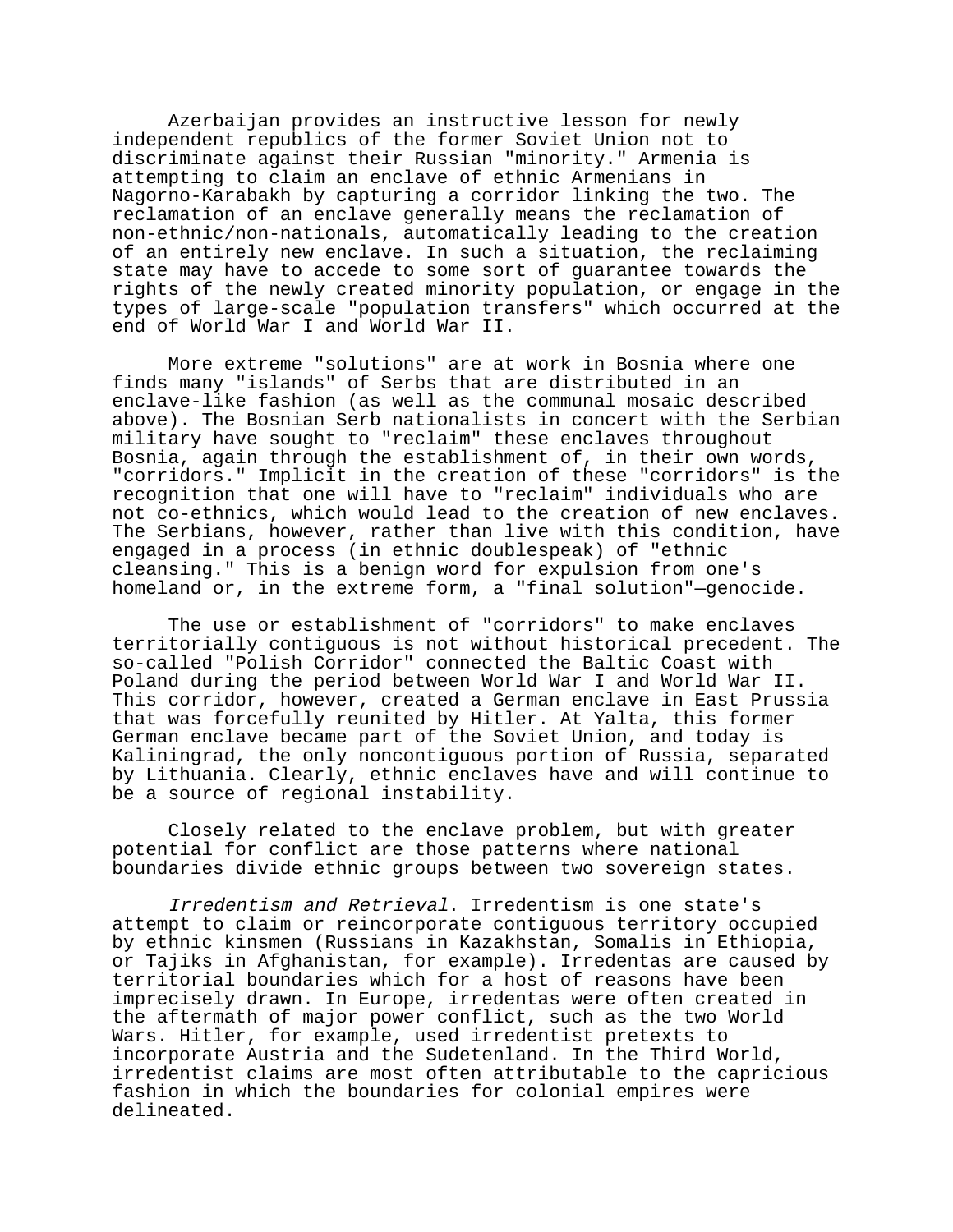With the breakup of the Soviet Union, a whole new array of real and potential irredentas has been spawned. The Soviet Union was loathe to launch irredentist or other ethnic-based claims for fear of riling ethnic tensions both within and without the USSR. The same is no longer true of the new nationalist regimes created with the Soviet empire's fall. Nationalists in newly independent republics feed their counterparts in Russia, many of whom are prepared to mobilize Russians to retake the lost empire. Ethnic-based claims reinforced by repression anywhere against the 25 million Russians living in the newly independent republics are likely, along with economic chaos, to resonate as the most effective rallying call for extremists.

Regional conflict stemming from new irredentist-retrieval patterns is not limited to the former Soviet Union. We find ourselves in a period of profound international transformation in which nationalist, including irredentist, claims will be more frequent than during the more stable bipolar period of the cold war. As one leading expert has warned:

Irredentism has been a by-product of transition and uncertainty in the international order. Irredentist propensities may lie dormant for years and then erupt when interstate arrangements are destabilized. The latent and overt phases of irredentism are therefore closely connected to occurrences in the international arena in general and regional politics in particular.

Secessionist Movements. Separatist or secessionist movements are not always ethnic-based or motivated, but they nearly always result in or are affected by some degree of ethnic conflict. The former Soviet Union, for example, did not fragment along purely ethnic lines. Indeed, as discussed above, each new state is confronted with ethnic conflicts within. The last act in this great drama has yet to unfold, and ethnic conflicts will play a major role in determining the former Soviet empire's continued fragmentation or forceful reunion by revanchist Russian nationalism.

Historically, most ethnic-based secessionist movements are spawned by failures in integration and assimilation. Eventually convinced that they are unable to compete in an undivided state and often, in effect, colonized by civil servants and administrators from other regions, and subject to uncongenial policies on language and other important symbolic issues, such groups are apt to seek independence. More often than not, they do so heedless of the economic costs. If the region is economically backward, as the Slovakian Republic (a good, but atypical example of peaceful separation), the southern Sudan, the southern Philippines, the former East Pakistan, and the hill country of Burma, secession very likely means a loss of subsidies from the center. One reason people living in such regions nonetheless choose secession is that their political and ethnic goals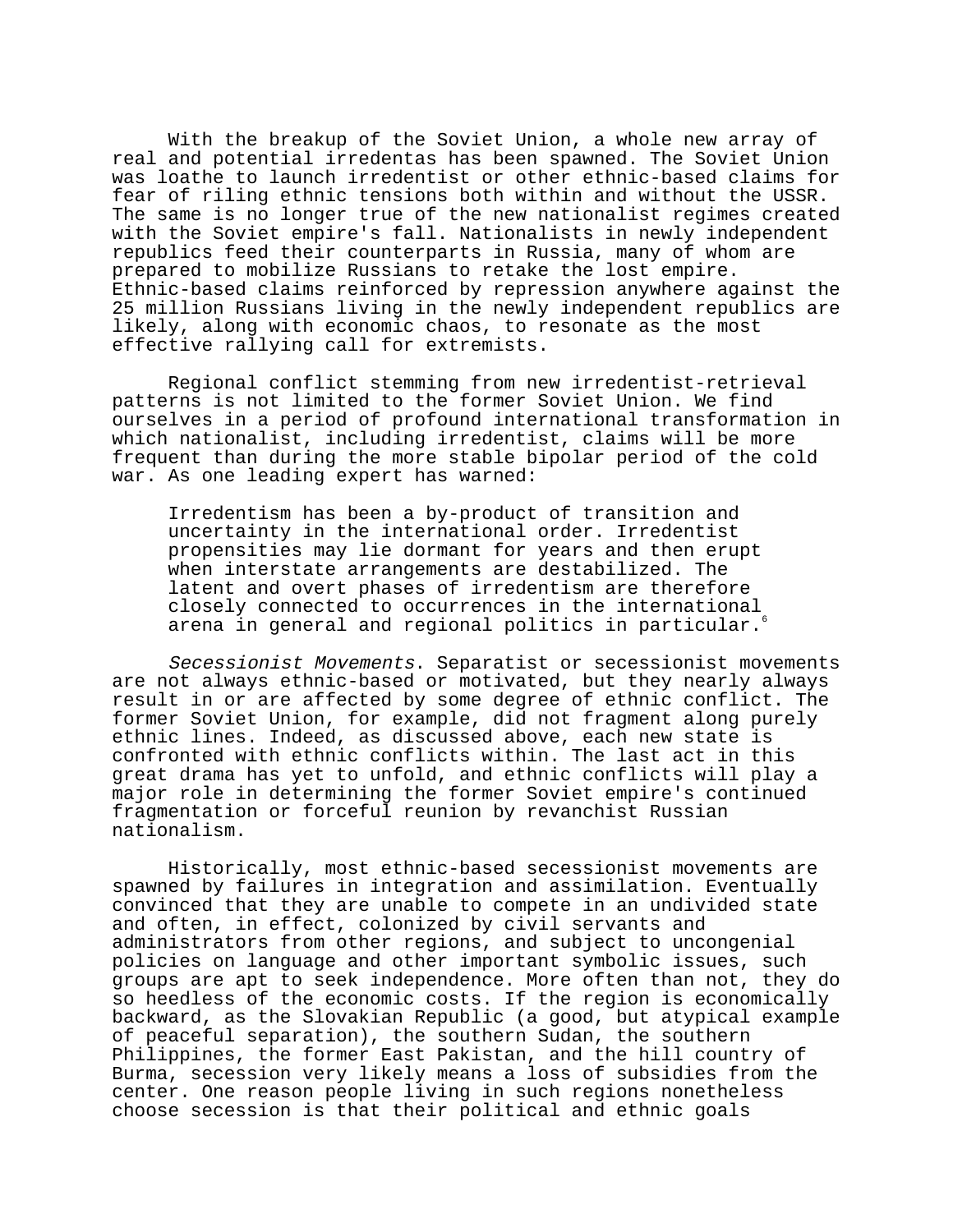outweigh the economic benefits that come with the undivided state. Another reason is that the political and economic interests of their elites lie with independence. Rather than be a minority political leader in a heterogeneous larger society, independence makes it possible to be at the center of things. Rather than be a very junior civil servant, if other groups have longer traditions of education and have produced many more senior civil servants, independence makes it possible to "jump the queue." $<sup>7</sup>$ </sup>

Two specific cases of secessionist movements are worth noting because of their potential impact on regional stability and military strategy. The first is the violent but successful independence of Eritrea from Ethiopia. This secessionist victory sets a precedent that may contribute to a domino effect throughout Africa where some degree of regional stability had been achieved by the acceptance of colonial borders, no matter how arbitrarily they may have been drawn.

The second example of ethnic-based separatism is illustrated by stateless minorities who form recognizable enclaves divided by two or more states. The Kurds in Iraq and Turkey or the Baluchis in Pakistan and Afghanistan are examples. The Kurds are especially challenging because their fate has already prompted an ongoing humanitarian relief and enclave security mission in northern Iraq. In Turkey, the Kurds have the potential for destabilizing not only a region, but also a U.S. ally that plays a strategic role in both Europe and the Middle East.

Separatist movements in general demonstrate the paradox confronting U.S. national security strategy. Political, economic, and military strategies must be carefully coordinated throughout the interagency process to avoid what may seem in some regions of the world to be paradoxical, if not contradictory, U.S. objectives. The "enlargement of democracy," as the follow-on strategic objective replacing the containment of communism, will produce both the desire for self- and group-expression and the electoral vehicles by which to promote separatist ambitions. This is why the administration has clearly stated that the national security strategy of the United States is not to embark on an idealistic, global crusade. Selectivity and discriminate military intervention are guides to both our involvement in ethnic conflicts and our parallel efforts to enlarge democracy. Moral commitments are not multiplying while military resources decline. The guiding principle is the degree of risk to a clearly identifiable U.S. interest. We know how to say no to intervention, and we will encourage others, including the United Nations, to say no as well.

## **Implications for the Army**.

The patterns of ethnic conflict described here will continue to erupt in human rights violations, terrorism, insurgency, civil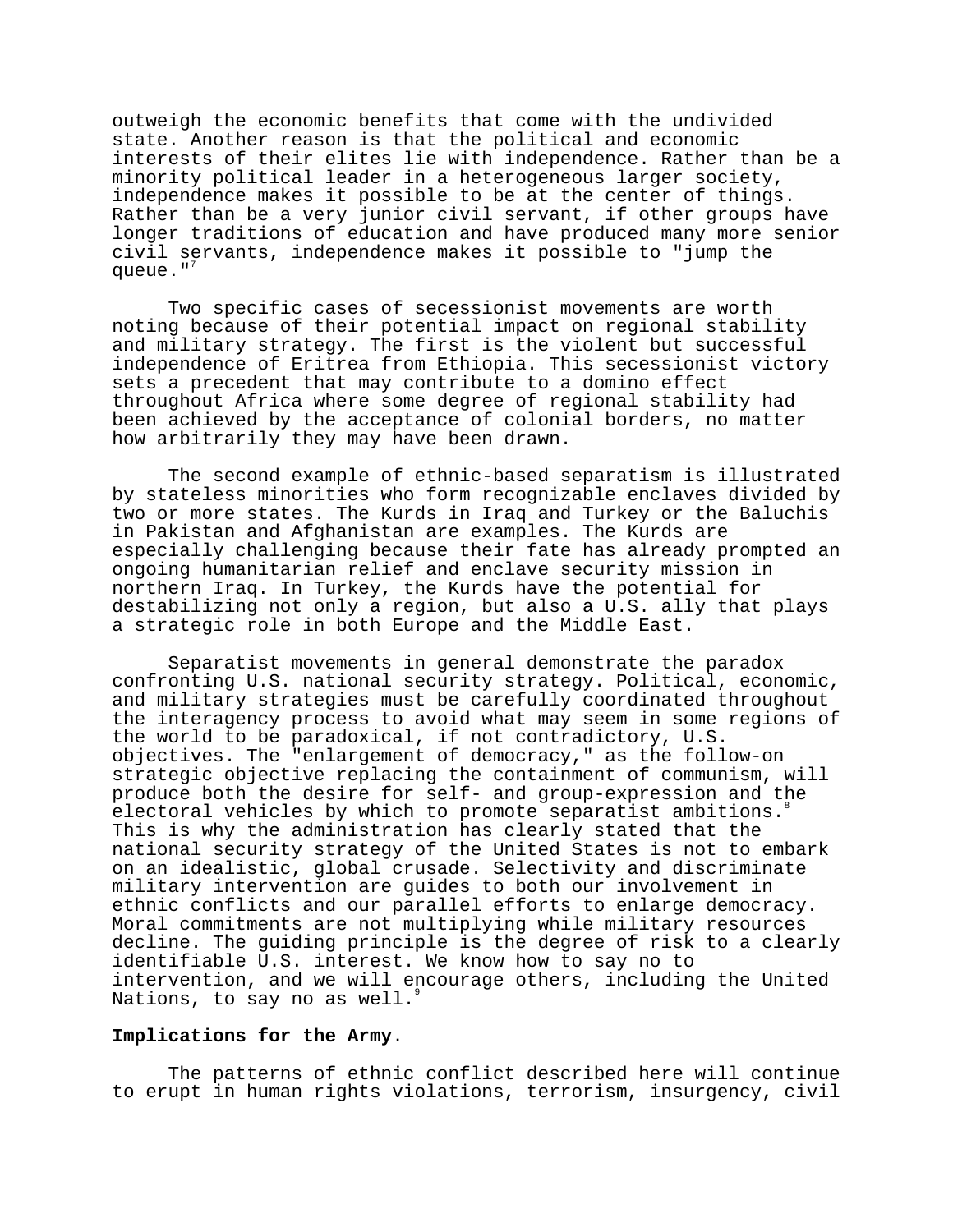conflict, territorial disputes, and open warfare. These produce economic dislocations, refugees, and mass migrations which contribute to the domino effects that can engulf an entire region.

Our ability to affect the root causes of centuries-old ethnic conflicts is marginal. Few ethnic conflicts in the world pose direct threats to U.S. security. As the last global superpower, however, the United States plays a leading role in the promotion of collective security and the protection of human rights. Moreover, there is reason to believe that domestic political pressures for U.S. participation in multinational efforts to alleviate the consequences of ethnic conflict will grow as the result of global transparency and the technological capability for virtual real-time coverage of violence everywhere in the world. Violence is no longer remote or abstract. Ethnic violence and human suffering are viewed in our living rooms every night. This raises two major questions for the Army leadership: (1) Under what conditions should they recommend that U.S. forces participate either unilaterally or in coalition to contain or terminate an ethnic-based conflict? and (2) What specific military requirements are needed for the wide range of operations that ethnic conflicts may require?

Under What Conditions Should Military Force Be Introduced? Military leaders can play a vital role in the interagency decision-making process. This process should clearly assess U.S. interests, objectives, risks, and costs of intervention. The risks of military intervention in ethnic-based conflicts are high. Ethnic conflicts are deeply rooted, and, in some cases, intractable. They may be driven by emotional rather than material interests. Economic and political incentives may neither satisfy nor suppress the combatants. The risk of escalation is high especially when ethnic combatants have patron states in the region. Escalation may also include terrorism directed against the United States. Military objectives and centers of gravity will be difficult to identify, difficult to attack, or lie outside imposed political constraints.<sup>1</sup>

This last point is central in civil-military decisionmaking. Civilian leadership identifies the broad political objectives and acceptable levels of cost and risk. Military leadership is responsible for a military strategy that can achieve political objectives. Reconciling the two requires a clear delineation of political constraints and a clear assessment of military objectives and centers of gravity that must be attacked to achieve both military and political objectives. If centers of gravity, the most vital military targets, lie outside the political constraints imposed on the nation's leadership, military intervention is unlikely to succeed. Figure 1 illustrates this relationship. Typical political constraints on military intervention against ethnic (or any other) conflicts include: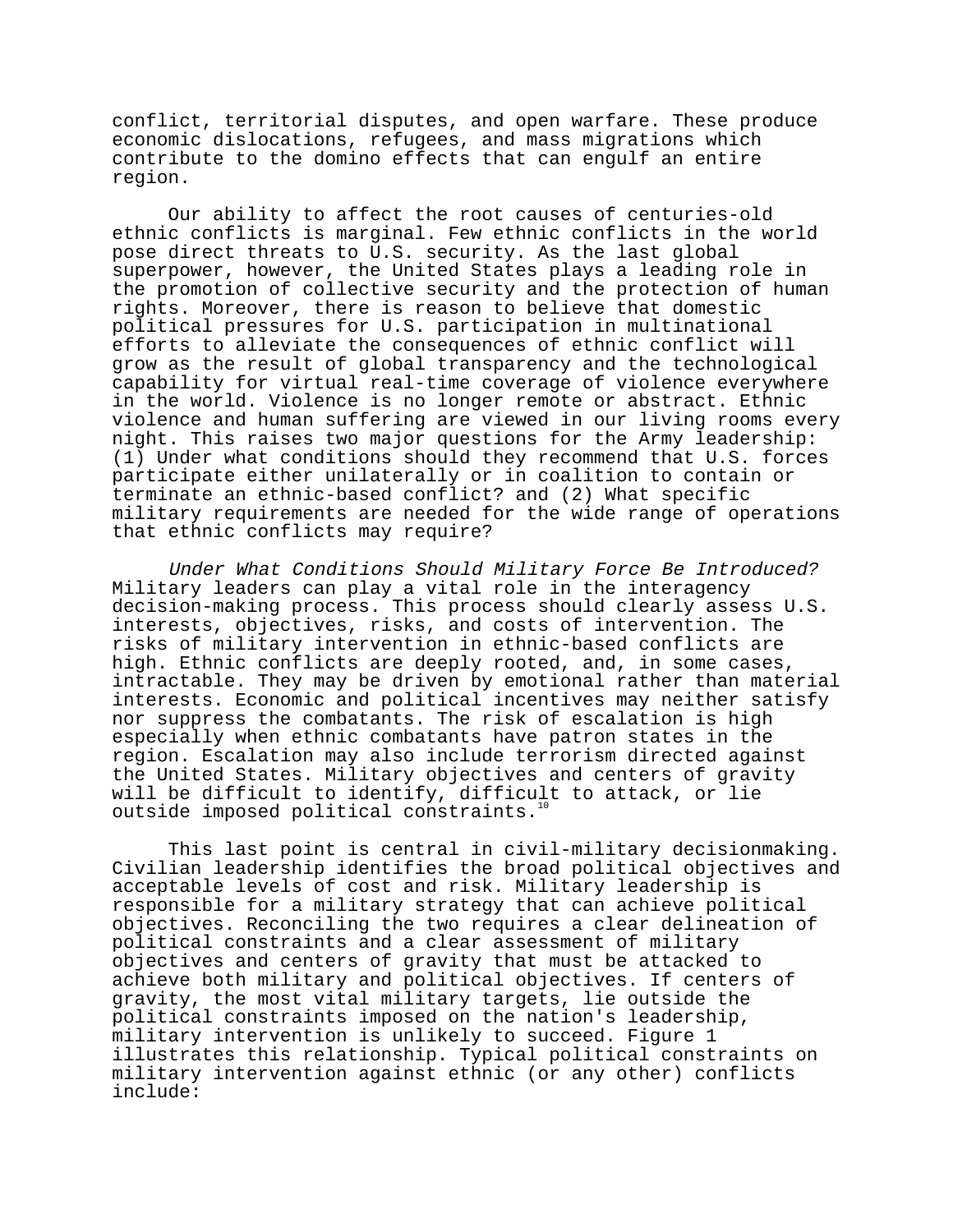• Lack of support of Congress and the American people;

• An inability to terminate conflict quickly at reasonable costs;





• No clearly definable end state;

• Lack of political cohesion and compromise to hold and field a coalition force;

• Limited U.N. mandate;

• Avoiding military targets that may lead to escalation, unacceptable risks, and costs;

• Minimal collateral damage, especially noncombatant casualties; and,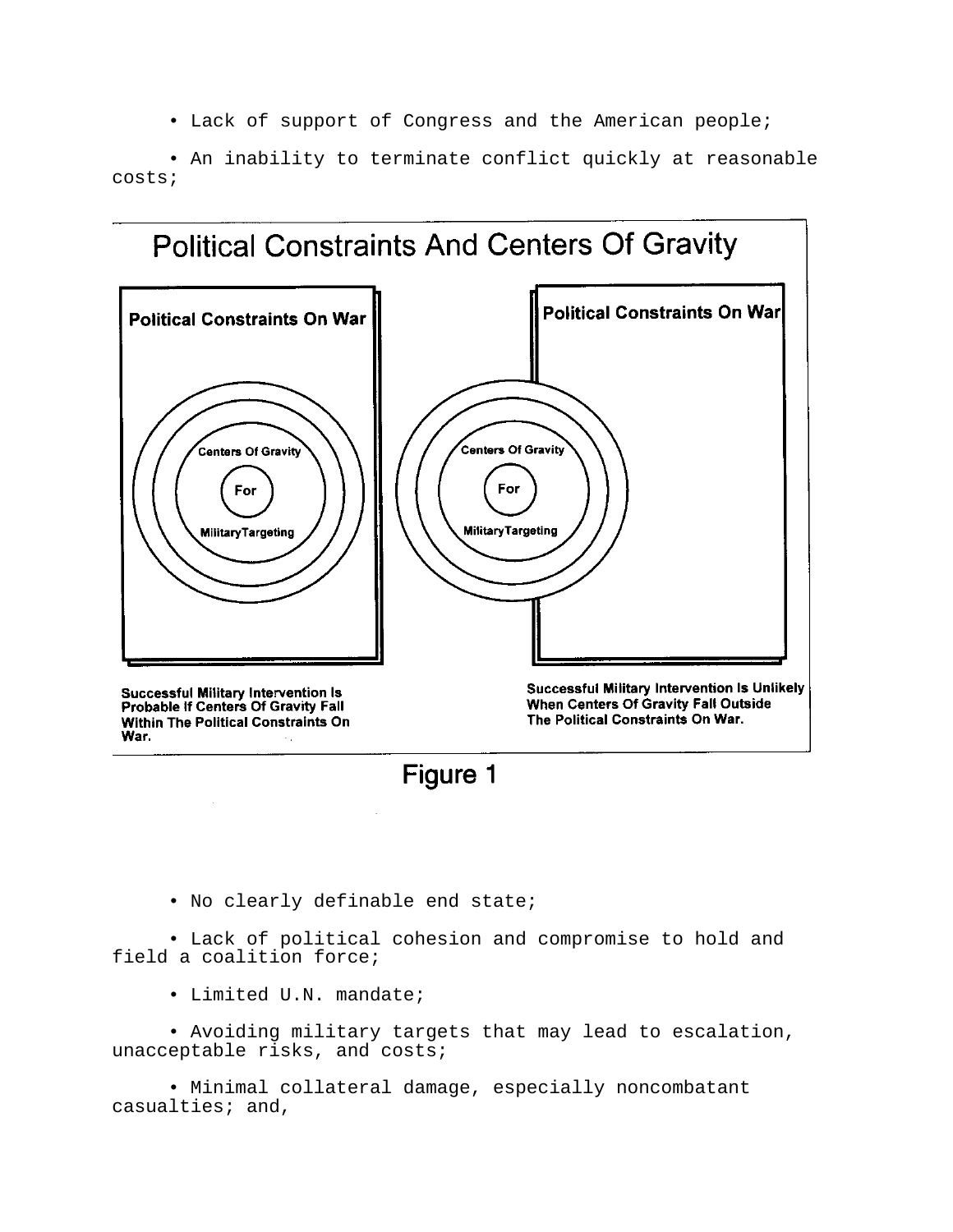• Media coverage and global transparency.

The various patterns of ethnic-based conflict described earlier can make the reconciliation of political constraints and effective military targeting against centers of gravity difficult. Typical centers of gravity include:

- Military forces, generally land forces;
- Political-military leadership;
- External political/economic/military support;
- Popular support for ethnic combatants.

This list is by no means inclusive and may not apply to all ethnic-based conflict. It does, however, serve as an example for matching patterns of ethnic conflicts with centers of gravity that must fit within the political constraints imposed on our forces. If external political, economic, or military support is a center of gravity (Serbia's support of Bosnian Serbs, for example), then regional escalation of a conflict must be an acceptable risk. If land forces are the center of gravity, then the United States must be prepared for a level of effort, including American casualties, required to destroy or degrade those forces. If popular support for ethnic combatants is a center of gravity, then economic and other targets that are punitive to noncombatants must be acceptable.

The difficult reconciliation process between political constraints on war and centers of gravity is vital to the formation of effective military strategy if military force is to be the principal means for conflict termination. Reconciliation is equally important whether in war—situations in which military force is the principal means to achieve national objectives—or in operations other than war—situations in which military force is subordinate. In either circumstance, specific Army capabilities are required.

What Army Requirements Are Needed to Respond to Ethnic Conflicts? As this analysis has stressed, ethnic conflicts stem from deep historical roots. They ultimately require political solutions. The use of military force can never achieve a lasting solution. The best that military force can accomplish is to temporarily contain violence and contribute to an environment that permits the establishment of political conditions or institutions that lead to a more permanent solution. Even given this "limited" objective, military contributions to the resolution of ethnic conflicts may require the commitment of considerable forces, resources, and lives.11

Under current domestic and international political conditions, the Army leadership can make several operational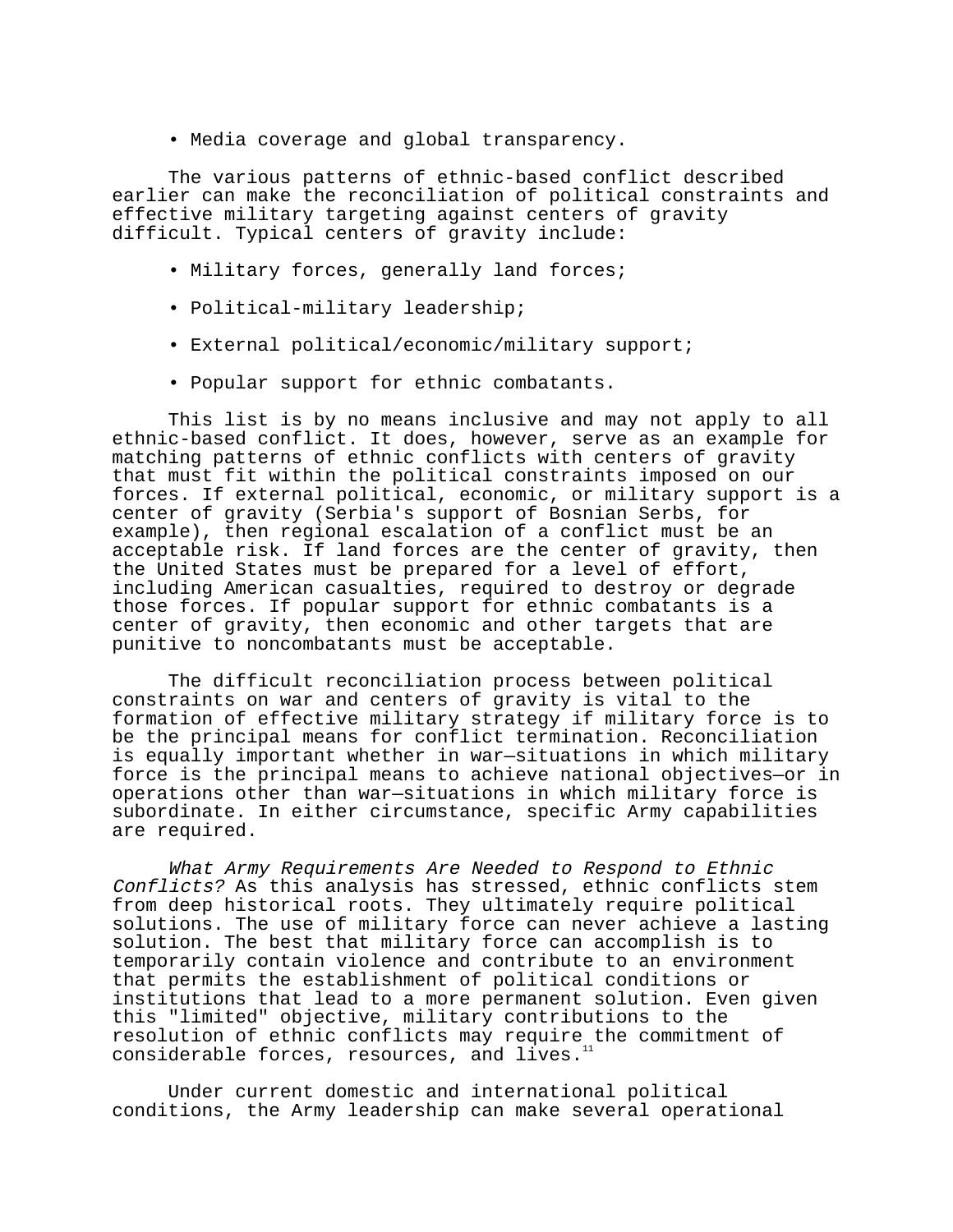assumptions about their role in responding to ethnic conflicts. First, with the possible exception of humanitarian relief operations, U.S. involvement will not be unilateral. A growing consensus in the post-cold war world is that in regional conflicts, if military force is to be used it should be applied collectively—that collective uses of military force can be legitimate means to just ends. $12$  By contrast, unilateral interventions establish precedents that lead to more bold, potentially destabilizing behavior by other governments. Russian demands for unilateral peacekeeping in their "near-abroad" is one example. The assumption of this monograph is, therefore, that U.S. participation in ethnic conflicts will be virtually synonymous with participation in multilateral peacekeeping and peace-enforcement operations. This does not suggest that, as Desert Storm illustrated, all peacekeeping or peace-enforcement operations are the result of ethnic conflict.

Second, military commitments will be limited to peacekeeping and to low- and mid-intensity peace-enforcement operations. But low- and mid-intensity operations are likely to be land combat dominant, requiring decisive capability to bring conflicts to an early end before public support erodes. Decisive capability, both numbers and firepower, also provides a potent deterrent effect on local populations from which hostile forces might otherwise draw support.

Third, a broad range of noncombat operations will be required. As discussed below, these requirements may come in competition with the readiness requirements for the "nearly two simultaneous" major regional contingencies prescribed in the Secretary of Defense's Bottom-Up Review and in the new National Military Strategy.

These operational assumptions give rise to several specific requirements for the Army:

• The ability to deploy trained and ready forces on short notice.

• The ability to rotate forces from protracted peacekeeping operations to meet major regional contingencies.

• The opportunity to train with and the ability to operate in a multinational force structure.

• Sufficient forces to meet anticipated peace support missions while maintaining the ability to execute major regional contingencies (MRCs). As discussed below, this severely challenges specialized units such as civil affairs, psyops, engineers, military police, and medical.

• Interagency coordination from planning through execution, especially with nongovernment agencies (NGOs), a potential force multiplier in medical and humanitarian relief missions.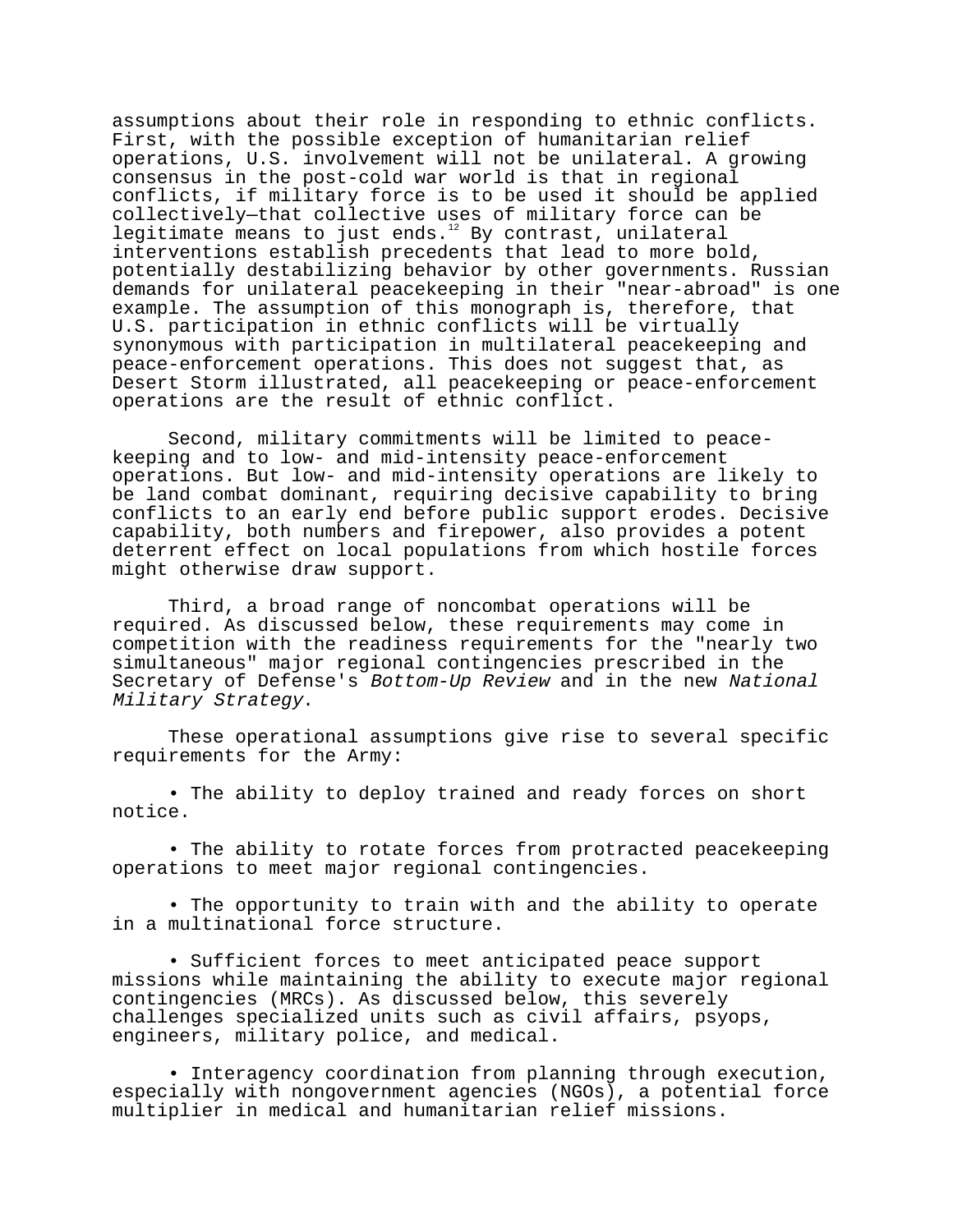• Healthy Foreign Area Officer and strategist programs and language skills for effective regional liaison—over the long haul.

• Tailored leader development and training programs to include:

-- The nature of peacekeeping operations

- -- Root causes and patterns of ethnic conflicts
- -- Regional orientations
- -- Negotiating skills for officers and NCOs
- -- Thorough understanding of Rules of Engagement.

The most significant shortfall for the Army is combat service support—medical, engineers, military police, civil affairs, and psyops, of which there are insufficient numbers to support peacekeeping, humanitarian relief, and major regional contingencies. Three solutions are possible: (1) restructure the reserve component to provide additional support capabilities and access to those units in peacetime, (2) add more "specialized units" to the active force, or (3) as the President's National Security Advisor, Tony Lake, has done, declare a clear priority:

We will never compromise military readiness to support peacekeeping. Nor would we hesitate to end our engagement in a peacekeeping operation if that were necessary to concentrate our forces against an adversary in a major conflict.<sup>1</sup>

Declaring priorities does not make the United States an unreliable partner in collective security. It means that peacekeeping and peace-enforcement operations are, by definition, burden-sharing enterprises. The United States will honor its commitments and share the burdens of world order. It cannot, however, under current fiscal constraints, carry so large a percentage of the collective security burden that other interests are risked as the result of overcommitment. Peacekeeper's fatigue is a threat to readiness if a declining U.S. force structure is confronted by frequent or protracted deployments.<sup>1</sup>

Two specialized leader development requirements cited above also deserve emphasis here. One is the importance of negotiation skills. Officers and NCOs will be in close contact with combatant and noncombatant groups in situations where decentralized diplomacy and on-the-spot negotiating skills can defuse a volatile situation, saving American, allied, and noncombatant lives.

Thorough understanding of the rules of engagement is also a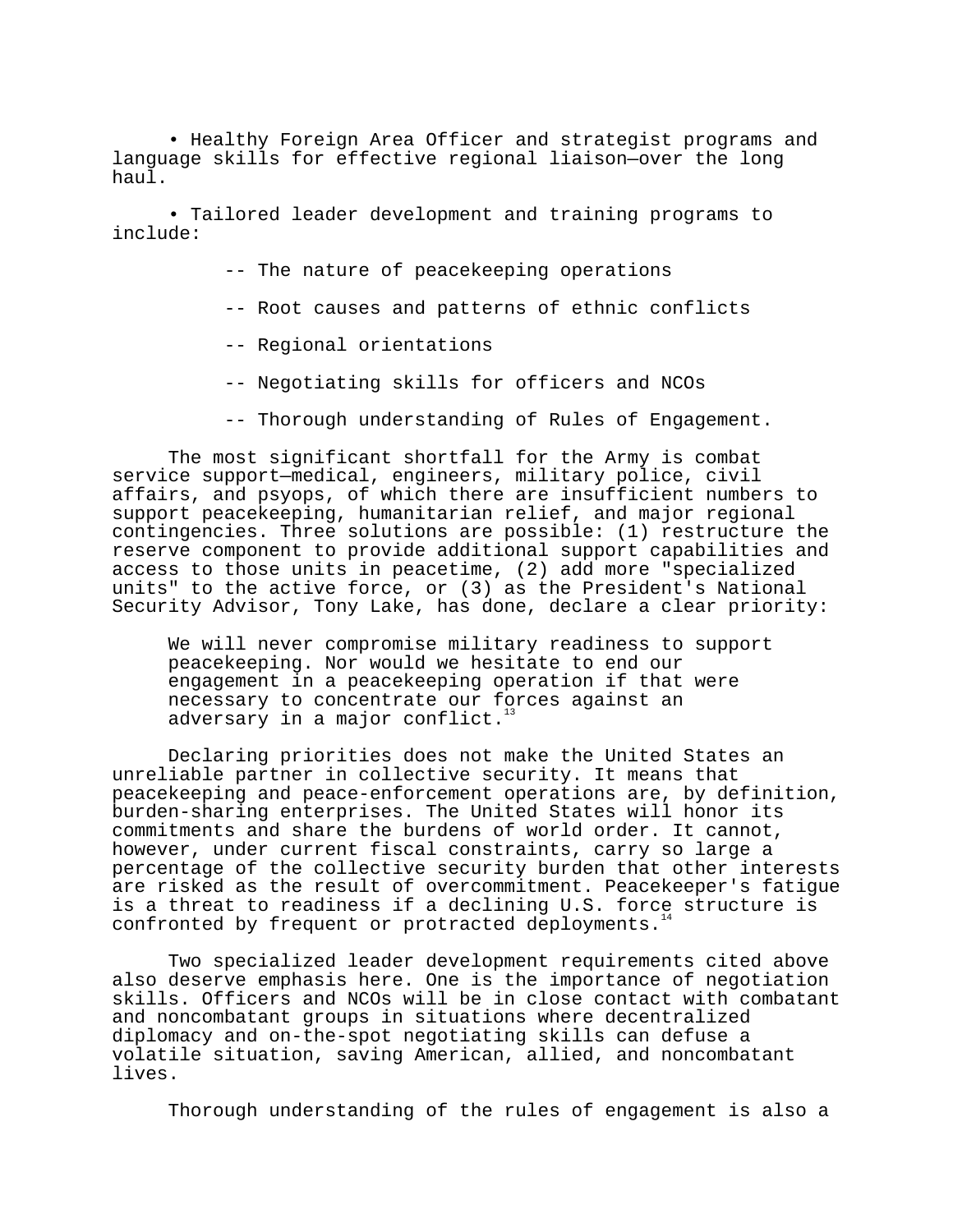critical part of specialized training for ethnic conflicts. Rules of engagement have political significance that resonate far beyond the battlefield. Global transparency, the omnipresent news media, and the political nature of collective security and peacekeeping forge an unprecedented convergence of the tactical, operational, and strategic levels of war in the theater of operations. A single infantry unit can bring immediate praise or condemnation from the world community. Similarly, a single explosive event with "high casualties" (as in Somalia) can cause U.S. domestic support to evaporate overnight.

Finally—a point that must be widely understood throughout the defense community—peacekeeping operations generally and ethnic conflicts in particular are land-power dominant. They will require the best of our traditional combat skills, and our best efforts to be open-minded and innovative in an era of declining resources, ambiguous threats, and additional missions under the umbrella of "operations other than war."

These requirements do not mean that ethnic conflicts and peacekeeping operations are the centerpieces of our foreign and defense policies. Our armed forces' primary mission is to fight and win wars. Nevertheless, early, collective participation to contain or dampen ethnic conflicts can protect allies, create breathing room for fledgling democracies, and contribute to regional stability. But, the interests of the nation and the credibility of the Army demand that we thoroughly understand the complex environments of ethnic conflict before we commit our forces.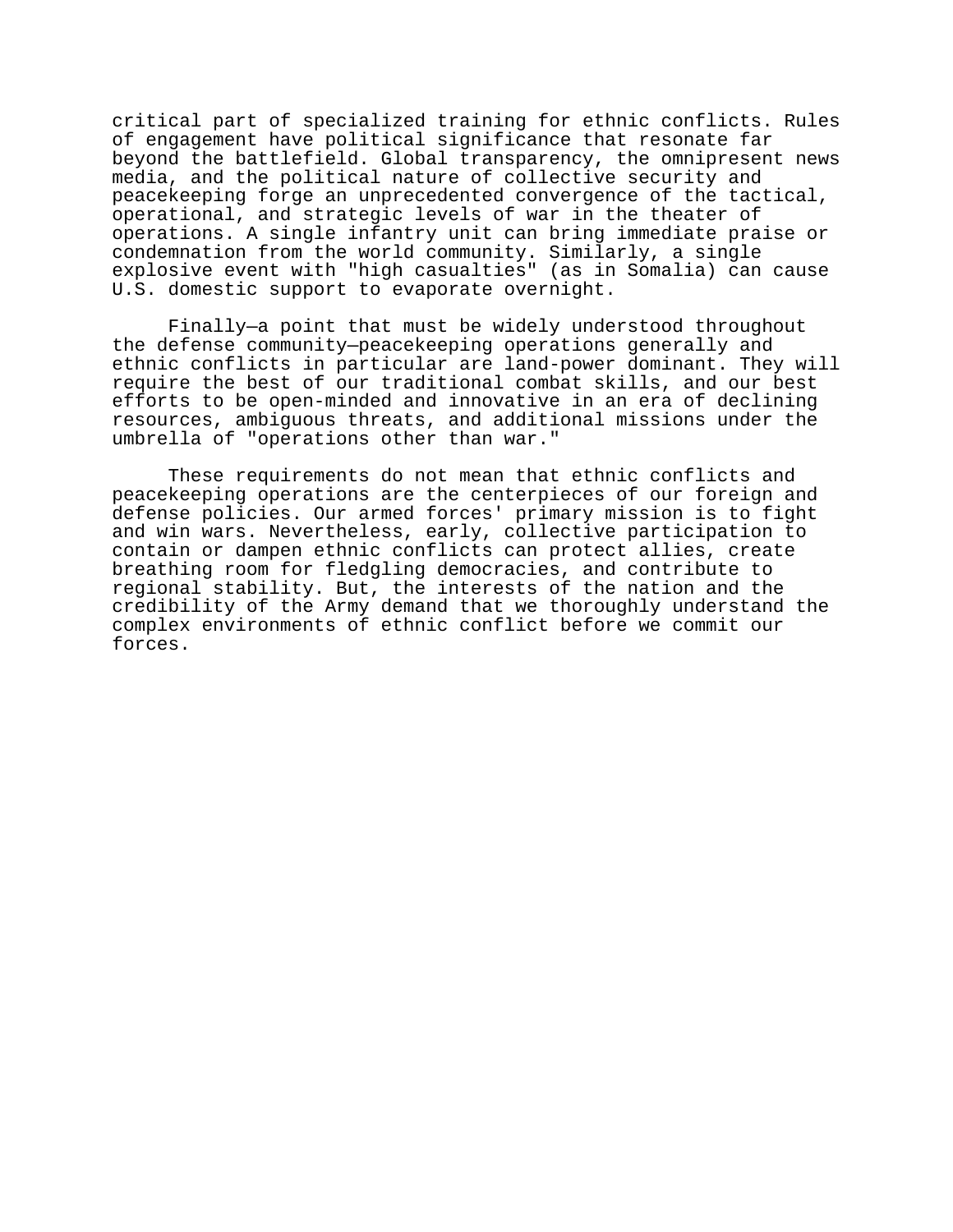

SPECTRUM OF ETHNIC CONFLICT

# **APPENDIX A**

<sup>19</sup> \* U.S. GOVERNMENT PRINTING OFFICE: 1994-504-111/00018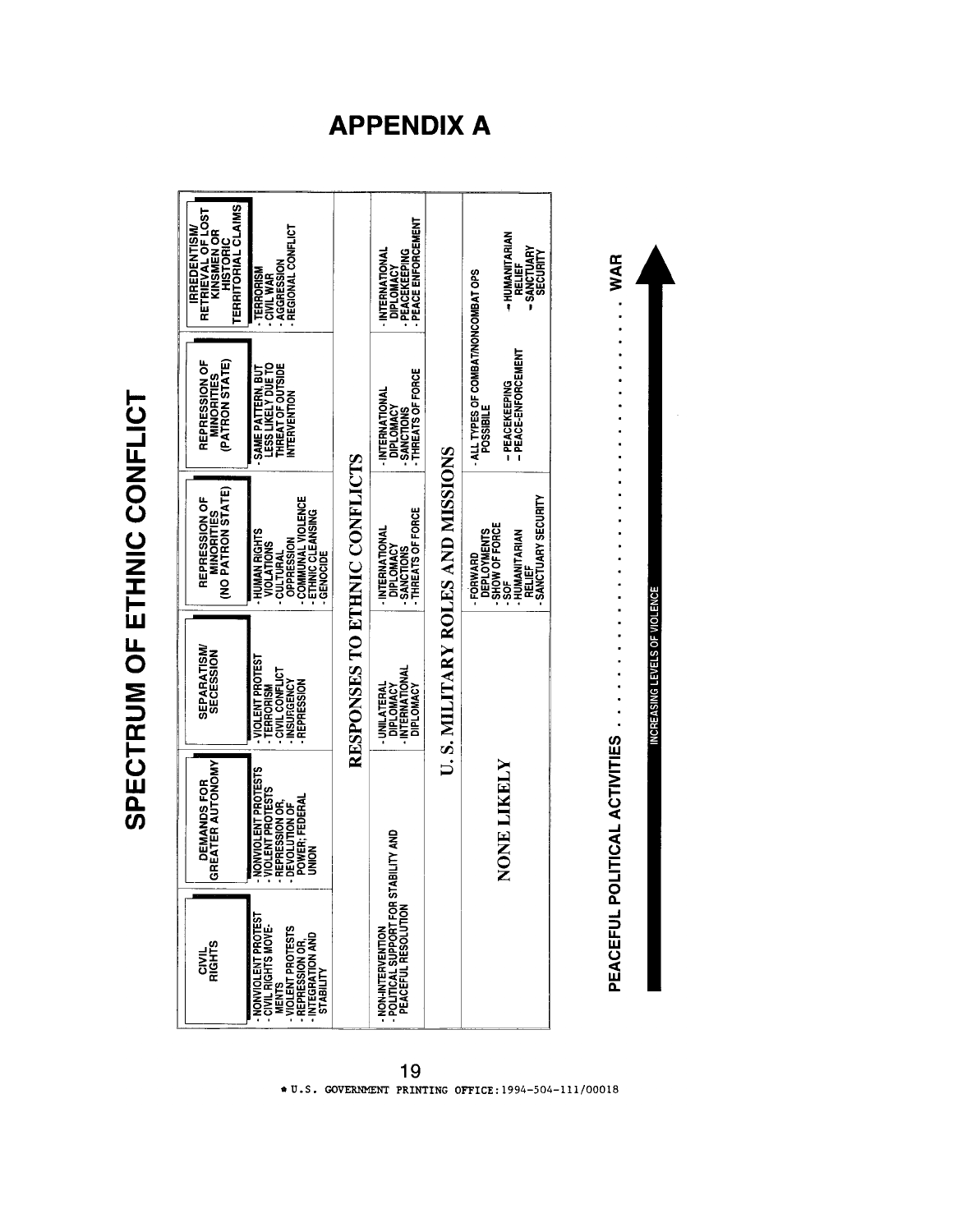#### **ENDNOTES**

1. John Keegan, A History of Warfare, New York: Alfred A. Knopf, 1993, p. 58.

2. The most comprehensive, documented post-cold war study of ethnic conflict is Ted Robert Gurr, Minorities at Risk: A Global View of Ethnopolitical Conflicts, Washington, DC: United States Institute of Peace Press, 1993.

3. Martin van Creveld, The Transformation of War, New York: Free Press, 1991, pp. 197-207.

4. Donald L. Horowitz, "Ethnic Conflict: The Known and the Unknown," paper presented at the Defense Intelligence College, Washington, DC, June 23, 1992, pp. 5-6. Horowitz is recognized as one of the nation's most prolific scholars on ethnicity and ethnic conflict. One of his most significant warnings is to avoid using ethnicity and race as synonymous. He calls this the "figment of the pigment." Groups with identical gene pools can be parties to conflicting ethnic factions. In Bosnia, for example, all factions are predominately Slavic in origin.

5. More comprehensive patterns of ethnic conflict are developed in Tomas A. Hopkins, "Resurgent Nationalism: Ethnic Group Distribution Patterns and Interstate Relations," paper presented at the International Studies Association—West meeting, Phoenix, AZ, November 5-7, 1992.

6. Naomi Chazan, "Irredentism, Separatism, and Nationalism," in Irredentism and International Politics, ed. Naomi Chazan, Boulder, CO: Lynne Rienner, 1991, p. 143.

7. Developed in detail by Donald L. Horowitz, pp. 19-20.

8. The "enlargement of democracy" theme was developed by Tony Lake. See Daniel Williams, "Clinton's National Security Adviser Outlines U.S. `Strategy of Enlargement'," The Washington Post, September 22, 1993, p. A16.

9. A major theme in President Clinton's speech at the U.N. General Assembly. "Address by the President to the 48th Session of the United Nations General Assembly," White House Press Release, September 27, 1993.

10. The authors are indebted to COL Bruce Clarke for the relationships between political constraints and centers of gravity. See his "Conflict Termination: A Rational Model," Journal of Conflict and Terrorism, Vol. 16, 1993, pp. 25-50.

11. This theme is developed by Lieutenant Colonel William T. Johnsen, Ethnic Conflict in Europe, Carlisle Barracks, PA: Strategic Studies Institute, forthcoming.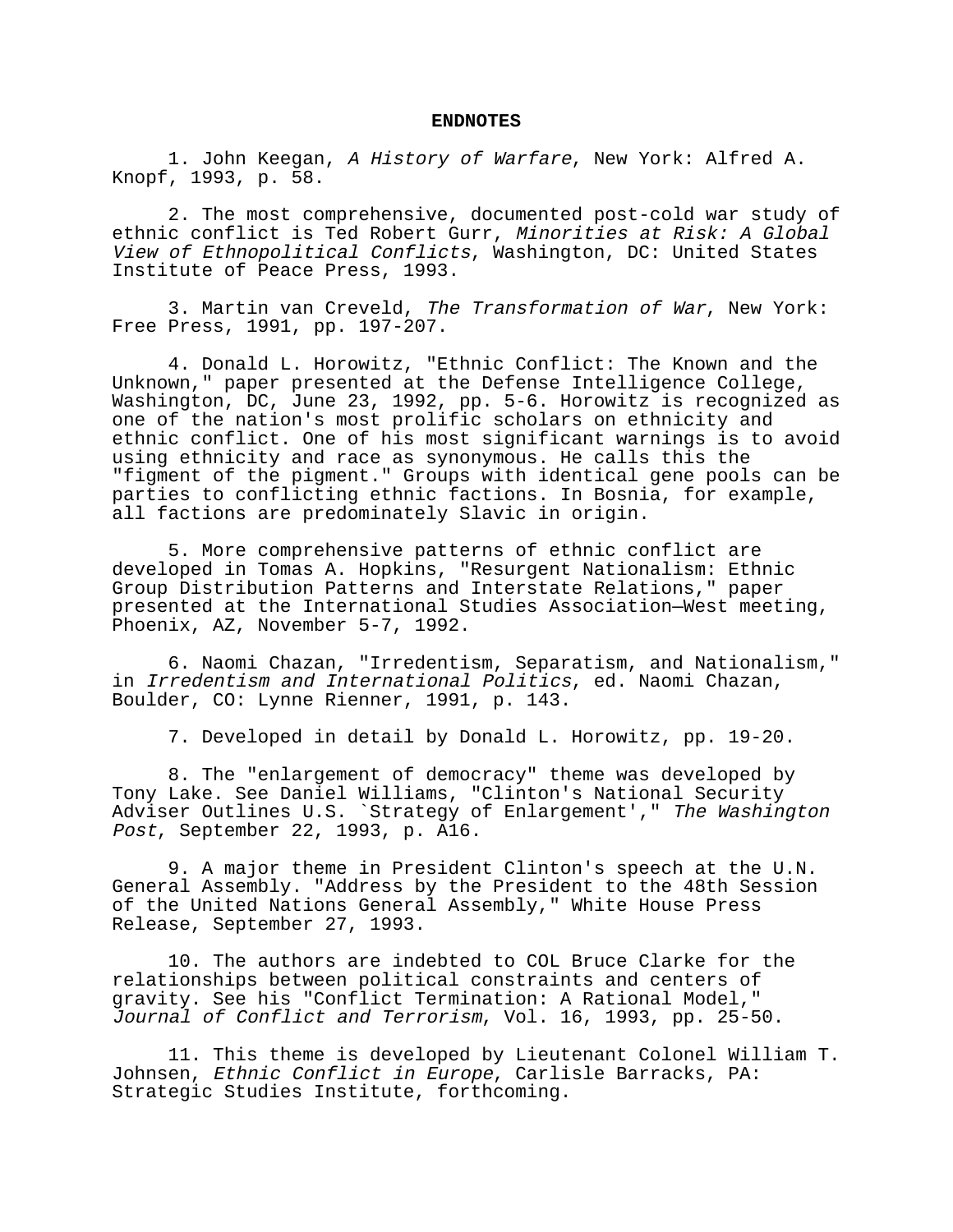12. Morton H. Halperin and David J. Schneffer, Self-Determination in the New World Order, Washington, DC: Carnegie Endowment for International Peace, 1992, p. 105. See also Daniel Williams, "Clinton Peacekeeping Policy to Set Limits on Use of U.S. Troops," The Washington Post, February 6, 1994, p. A24.

13 Tony Lake, "The Limits of Peacekeeping," The New York Times, February 6, 1994, p. E17.

14. This problem was described by Secretary of the Army Togo West. See Steve Vogel, "Secretary Concerned that Frequent Deployments Will Run Troops Ragged," Army Times, February 28, 1994, p. 4.